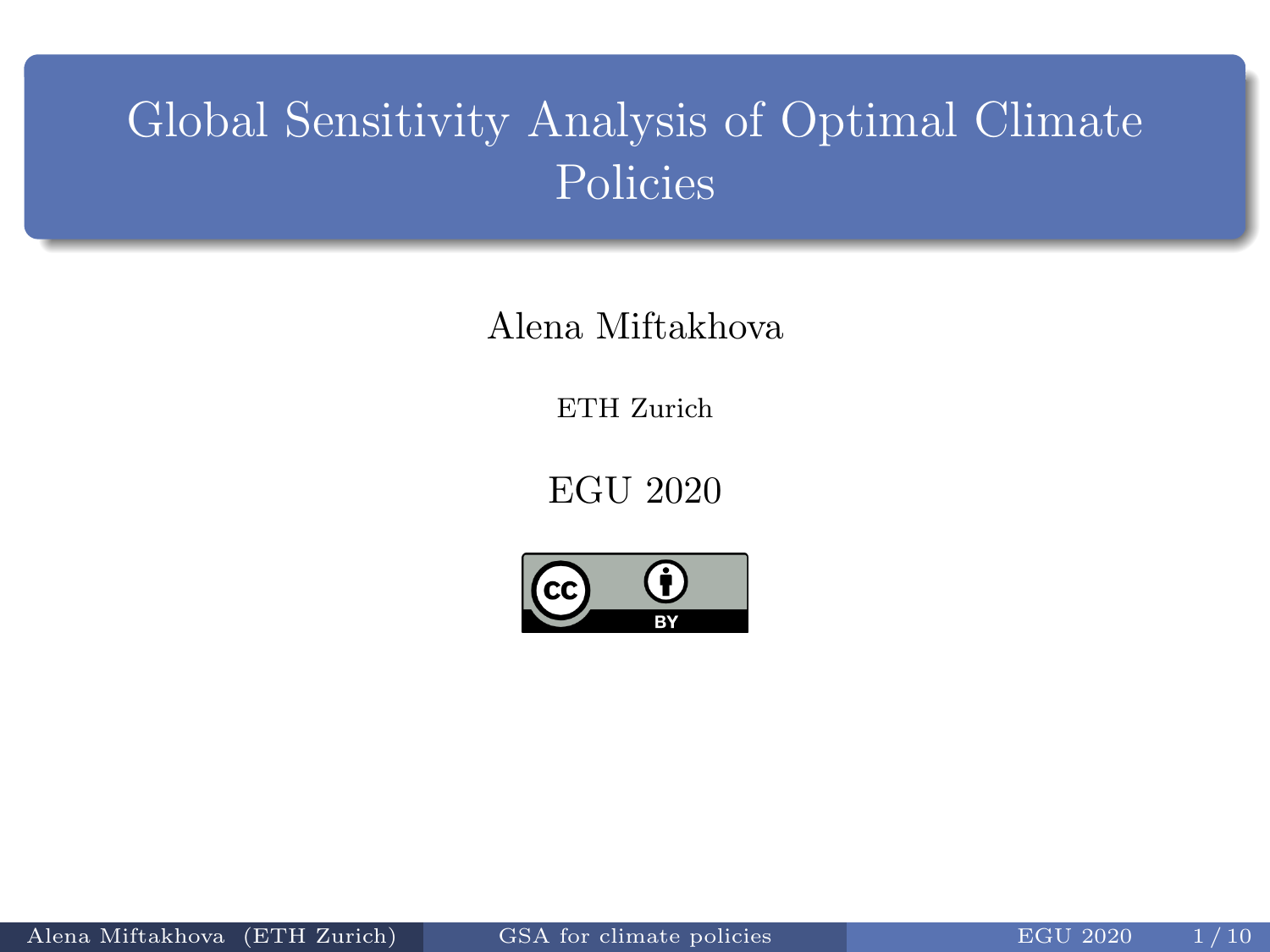- Solutions to climate–economic models are often communicated as optimal climate policies.
- Yet, the factors that drive these solutions remain obscure.
- Climate–economic models are *highly sensitive* to initial assumptions and calibrations.
- They are also computationally too *expensive* to run large simulations.
- Most of the existing sensitivity analyses are thus limited to local and nonsystematic.

Global sensitivity analysis (GSA) establishes the robustness of a model's solution and identify the most important *drivers of uncertainty* in its output.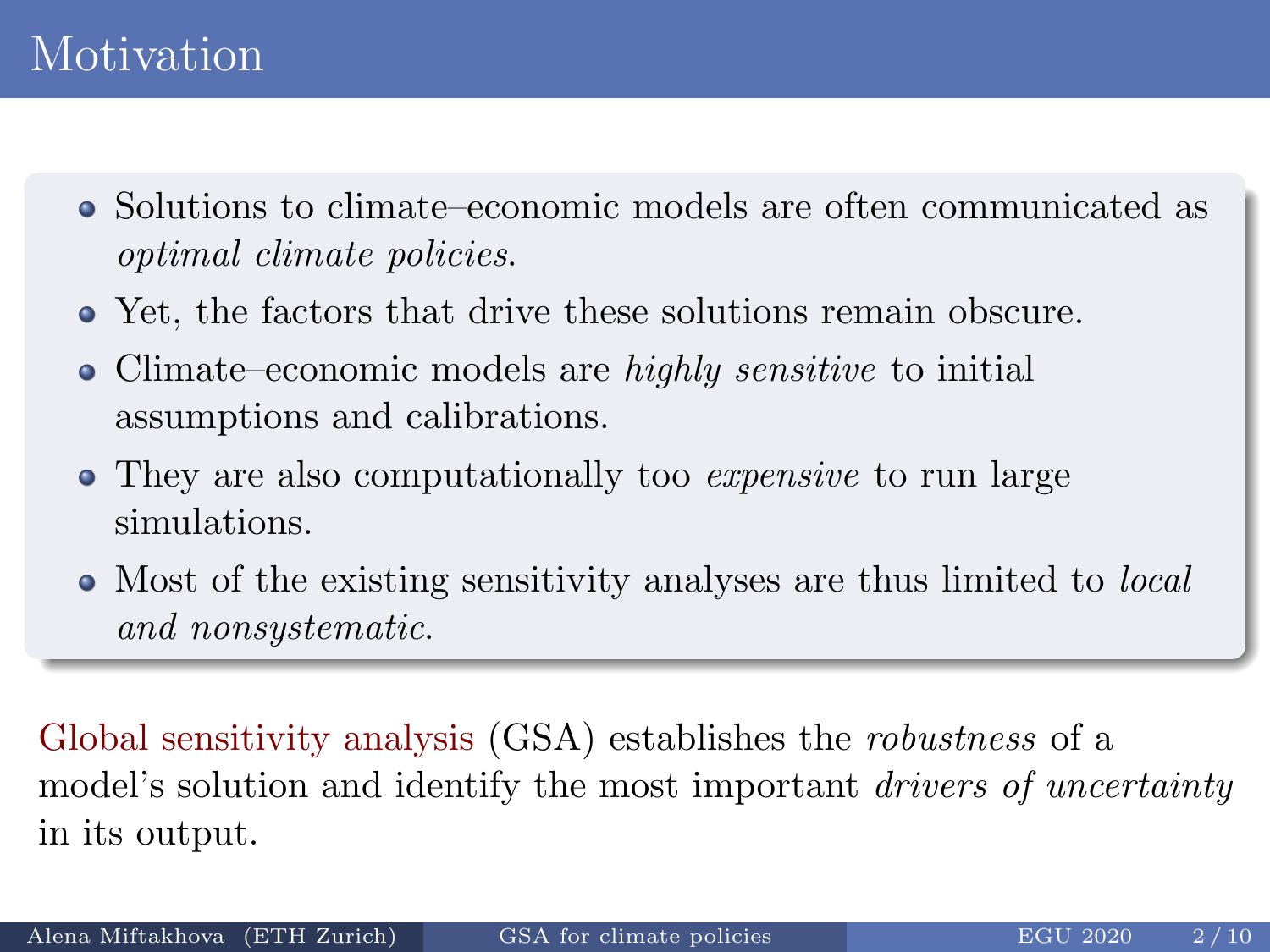## Drivers for optimal climate policies: analytical results

<span id="page-2-0"></span>The social cost of carbon is a measure of the seriousness of climate change. (Anthof and Tol, 2013)

The factors that determine the cost of carbon in a generic climate–economic framework are [\(van den Bijgaart et al., 2016\)](#page-10-0):

SCC formula for DICE  
\n
$$
SCC_{t} = \frac{1.3a_{2}\lambda^{a_{3}}}{m} \frac{1}{b_{12} + \sigma} \frac{\xi_{1}}{\xi_{1} + \sigma} Y_{t},
$$
\n
$$
\sigma = \rho + (\alpha - 1)g - l.
$$

Parameters for climate, economy, and their interplay:

- ρ time discount rate
- $\alpha$  elasticity of marginal utility
- $a_2$  relative damage at 1°C
- $a_3$  damage–temperature elasticity<br>  $\lambda$  climate sensitivity
	- λ climate sensitivity
- $b_{12}$  depreciation of atm.  $CO<sub>2</sub>$
- $\xi_1$  adjustment to eq. temperature
- Most models are much more detailed and therefore too sophisticated to enjoy analytical solutions.
- Advanced methods of GSA provide a computational way to  $decompose the uncertainty in SCC.$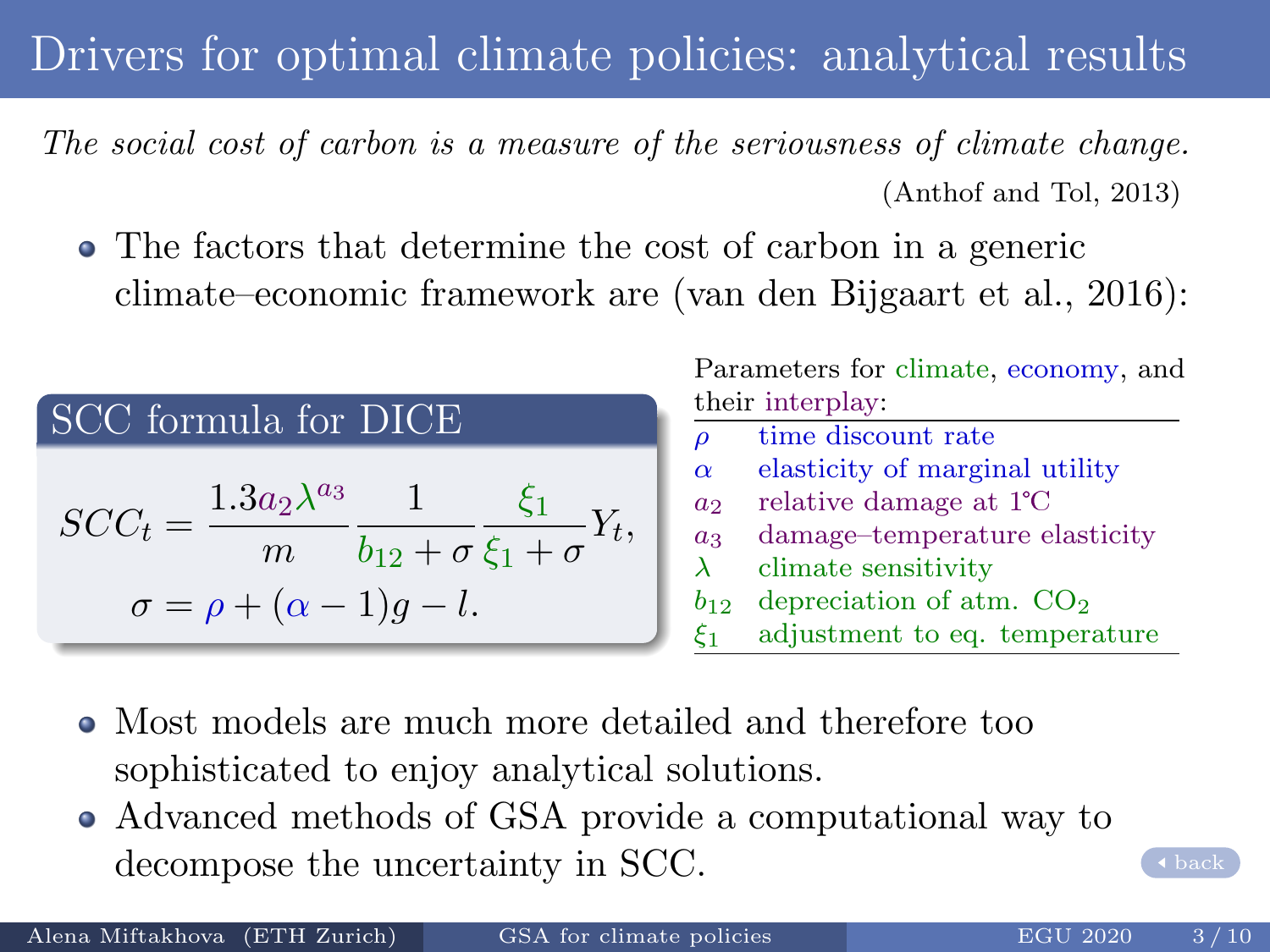GSA see a model as a function of a random vector of its parameters Θ with an output  $Y$ ,

$$
Y=\mathcal{M}(\mathbf{\Theta}).
$$

Each parameter is assigned a probability density function  $f_{\Theta_i}$ .

Variance decomposition [\(Sobol, 1993\)](#page-10-1)

$$
\text{Var}[Y] = \sum_{i=1}^{M} \text{Var}[\mathcal{M}_i(\Theta_i)] + \sum_{1 \leq i < j \leq M} \text{Var}[\mathcal{M}_{i,j}(\Theta_i, \Theta_j)] + \cdots + \text{Var}[\mathcal{M}_{1,2,\cdots,M}(\Theta)].
$$

Partial variances measure potential reductions in the total variance when the values of the corresponding parameters are known.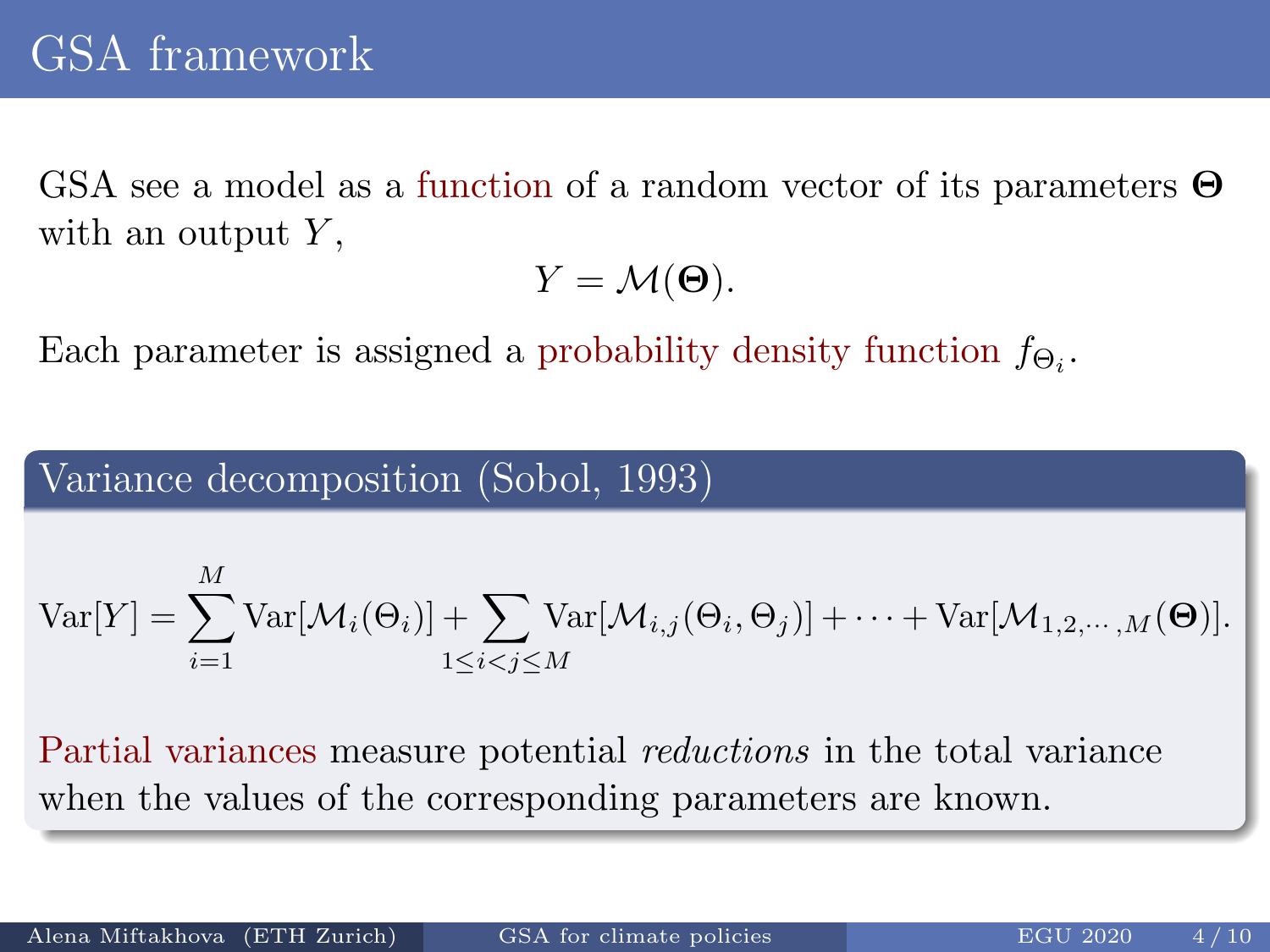Sensitivity indices are the shares of partial variances in total variance,

$$
S_{\mathbf{u}} = \frac{\text{Var}\left[\mathcal{M}_{\mathbf{u}}(\mathbf{\Theta}_{\mathbf{u}})\right]}{\text{Var}[Y]}.
$$

Traditionally sensitivity indices are estimated using Monte–Carlo techniques (very, very expensive).

Polynomial chaos expansions approximate the outcome with a sum of polynomials of parameters' values,

$$
Y \approx \sum_{\alpha \in \mathcal{A}} y_{\alpha} \Psi_{\alpha}(\mathbf{\Theta}).
$$

They provide a way to compute the full set of sensitivity indices at a much lower cost [\(Sudret, 2008\)](#page-10-2).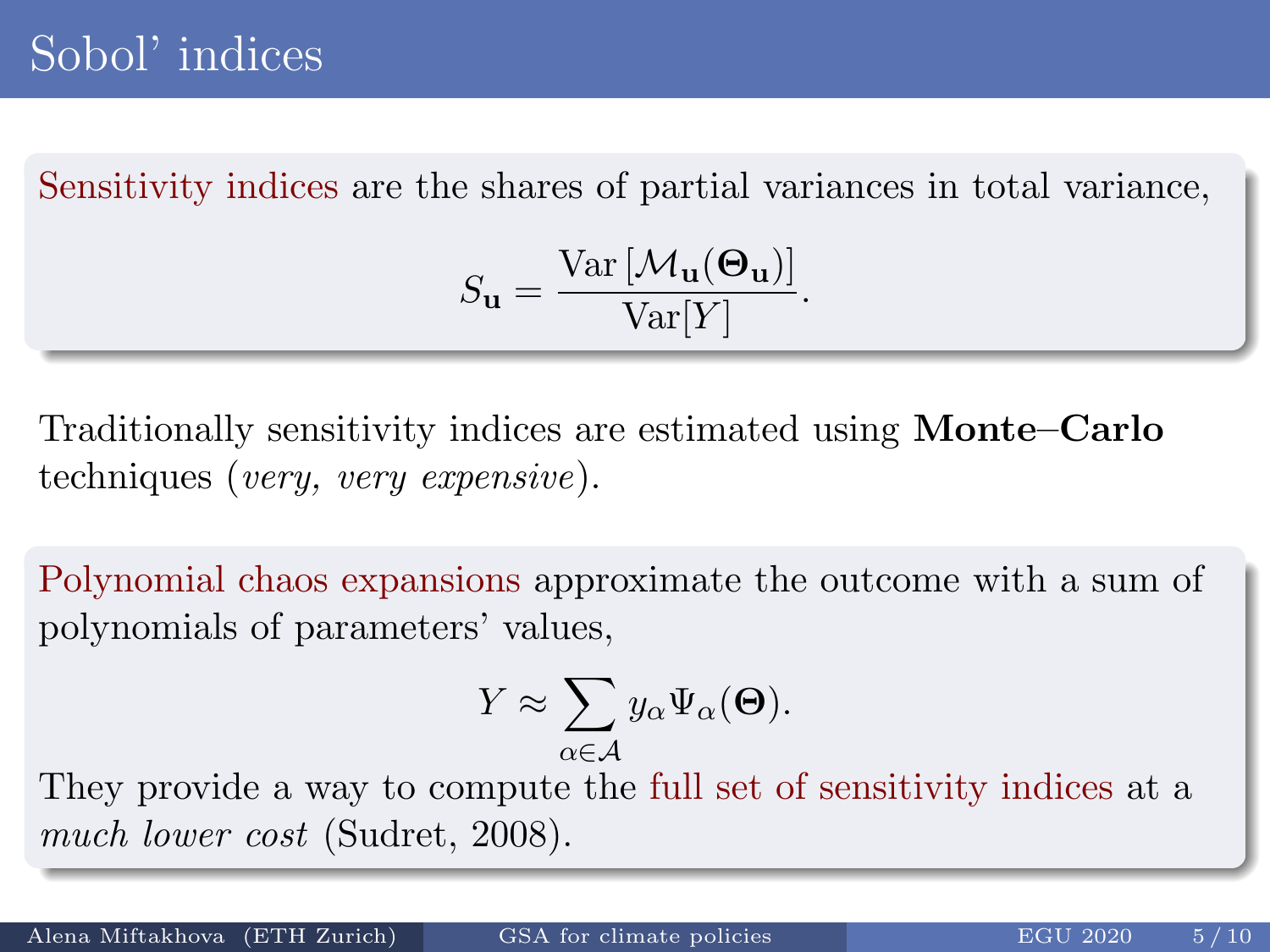### Simulated distribution of optimal carbon tax in DICE



Note: reporting the mean value as optimal is hardly informative.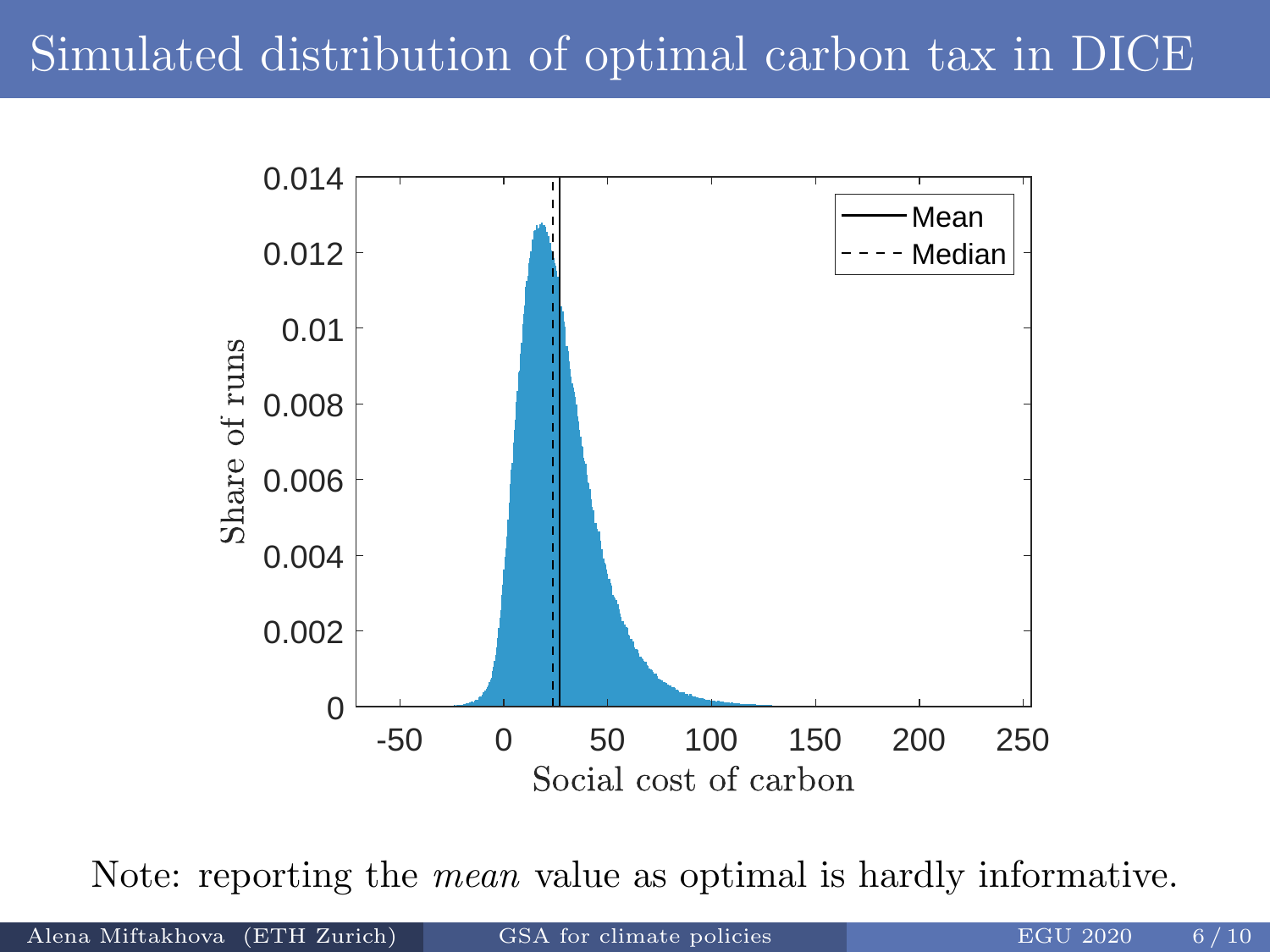# Variance decomposition à la [Nordhaus \(2008\)](#page-10-3)



- Global sensitivity analysis overcomes the limitations of the local approach and challenges the pre-selection of "important" parameters.
- BUT has to be applied carefully...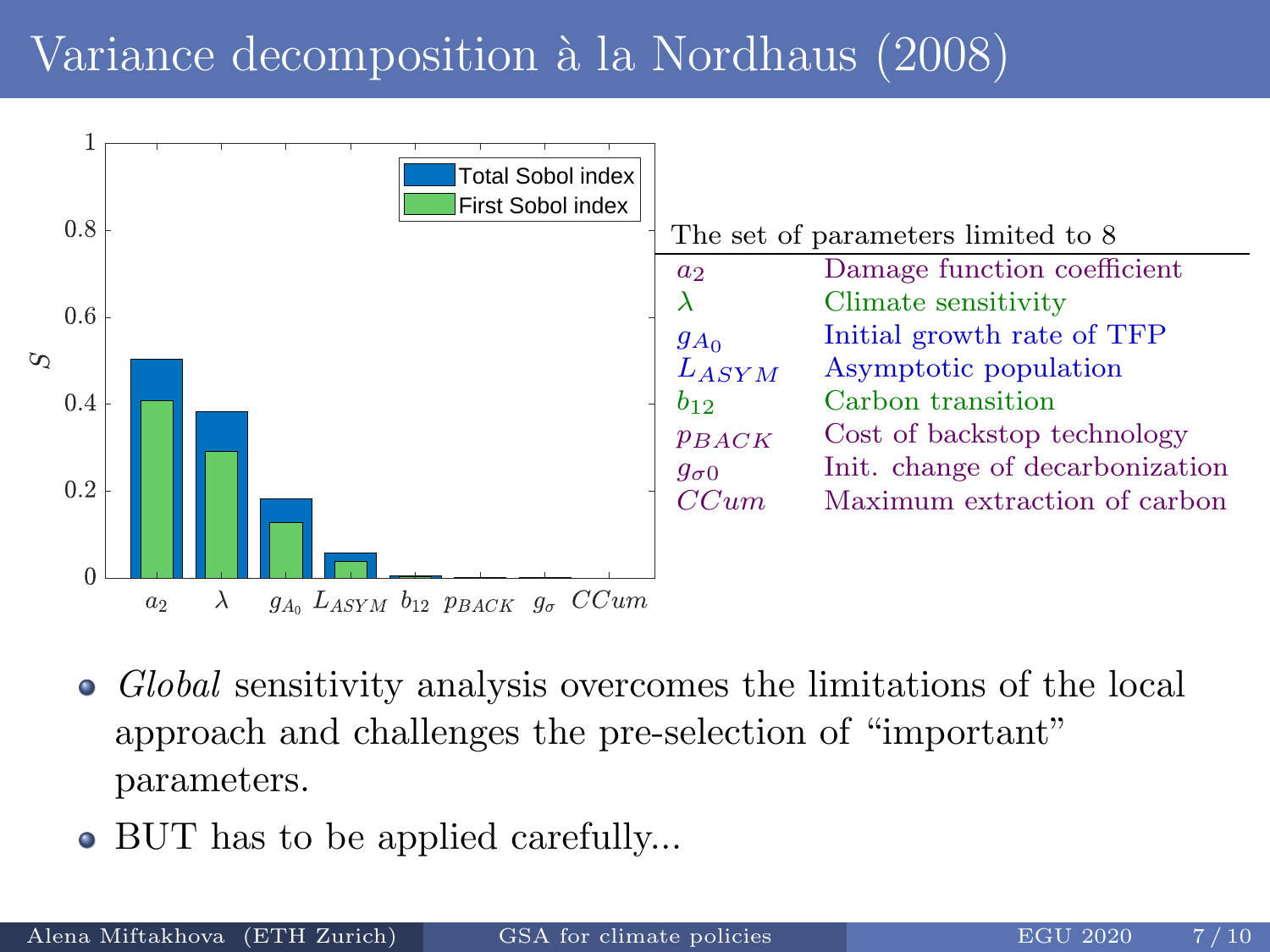- Variance-based GSA relies on the assumption of independence of all parameters.
- Spurious significance of the sensitivity indices is one result of misapplication [\(Saltelli and Tarantola, 2002\)](#page-10-4).
- In DICE some relationships are fundamental to the model's structure and have to be preserved under the analysis,

e.g. Ramsey rule,  $r^* = \rho + \alpha g^*$ .

• Reformulate the alanysis such that the parameters that can be considered independent are sampled in the place of dependent ones.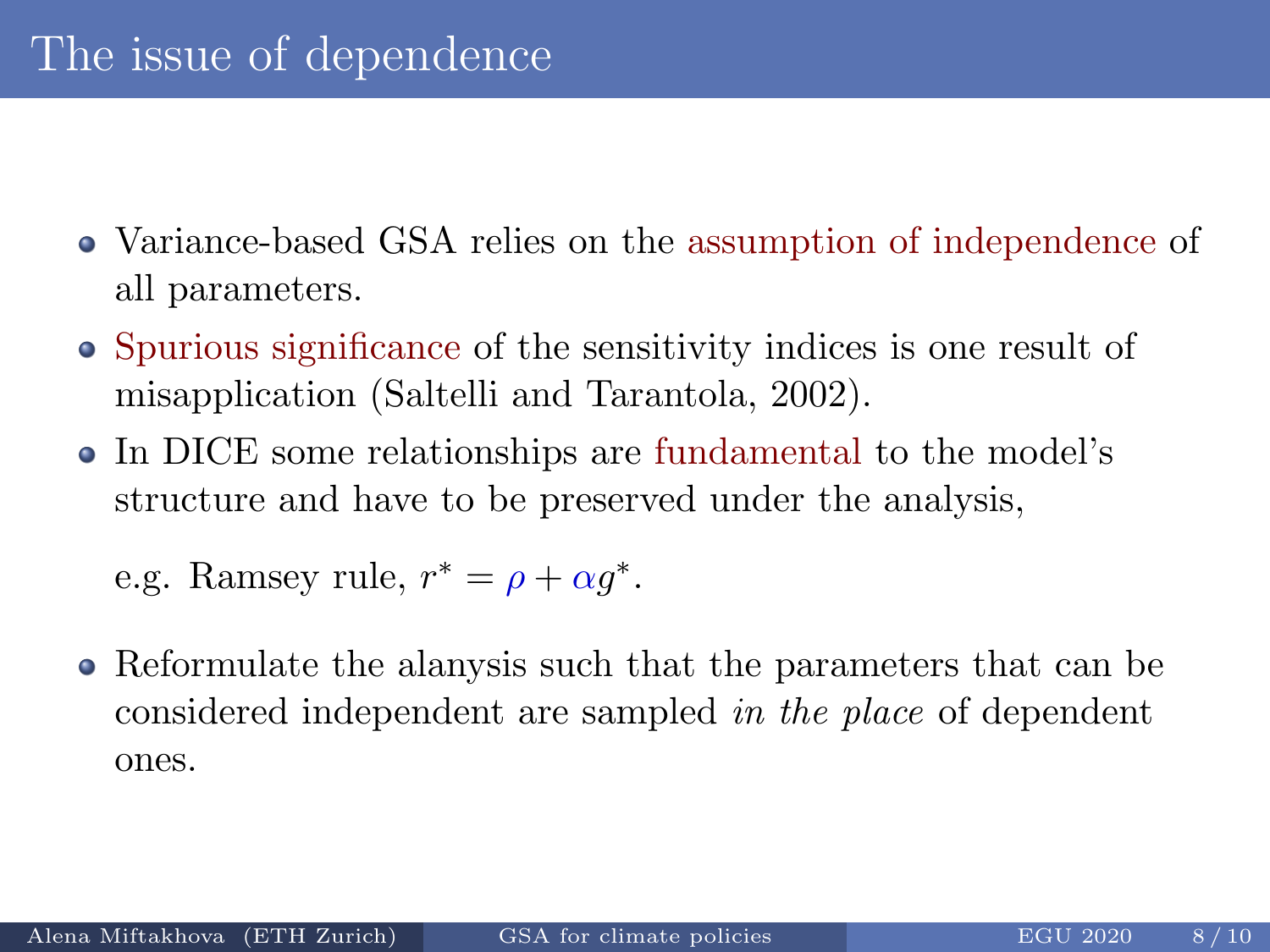#### Variance decomposition, full set of parameters

#### <span id="page-8-0"></span>The most influencial out of *all* parameters:



Y<sup>0</sup> Initial gross output r Rate of return on capital  $\gamma$  Capital share in production<br> $K_0$  Initial level of capital Initial level of capital Damage at 3°C Climate sensitivity  $L_{Asym}$  Initial population<br>L<sub>Asym</sub> Asymptotic popul LAsym Asymptotic population Initial growth rate of TFP  $\eta$  Radiative forcing,  $2 \times CO_2$ ξ<sup>1</sup> Climate coefficient, upper Depreciation rate of capital  $b_{12}$  Carbon transition

The ranking is consistent with the *analytical* formula above.

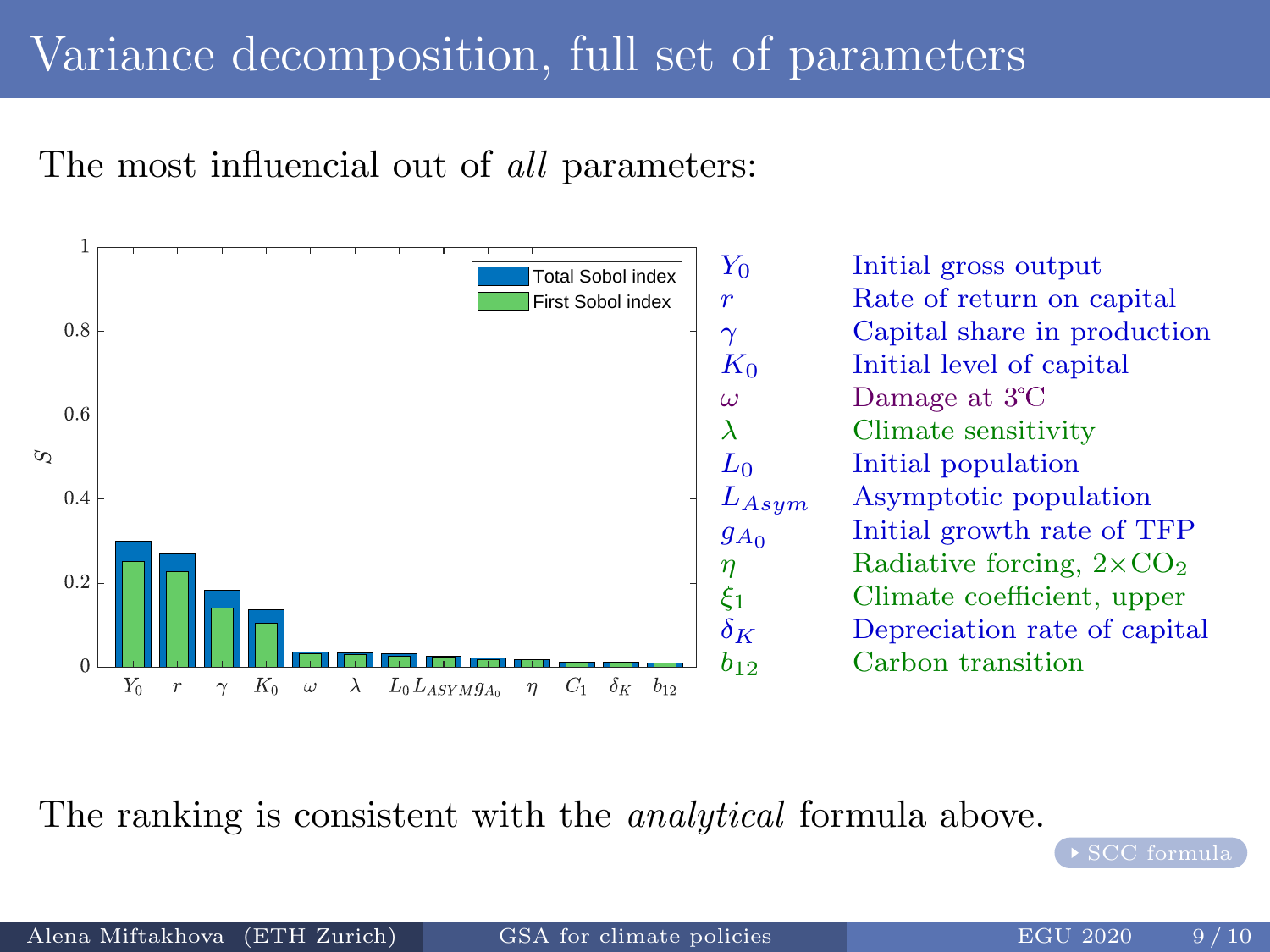<span id="page-9-0"></span>Climate-economic models are the scientific base for climate policies, but even for very stylized models, the factors that determine the outcome for the optimal policy are nontrivial to infer.

- Methods of global sensitivity analysis offer a detailed decomposition of uncertainty in a model's outcome.
- The use of highly efficient GSA method based on polynomial chaos expansions drastically reduces the computational cost.
- Only global and comprehensive—as opposed to local or selective—sensitivity analysis gives a trustworthy picture of uncertainty in a model.
- The relationships fundamental to the model's structure define which parameters can be sampled as independent.